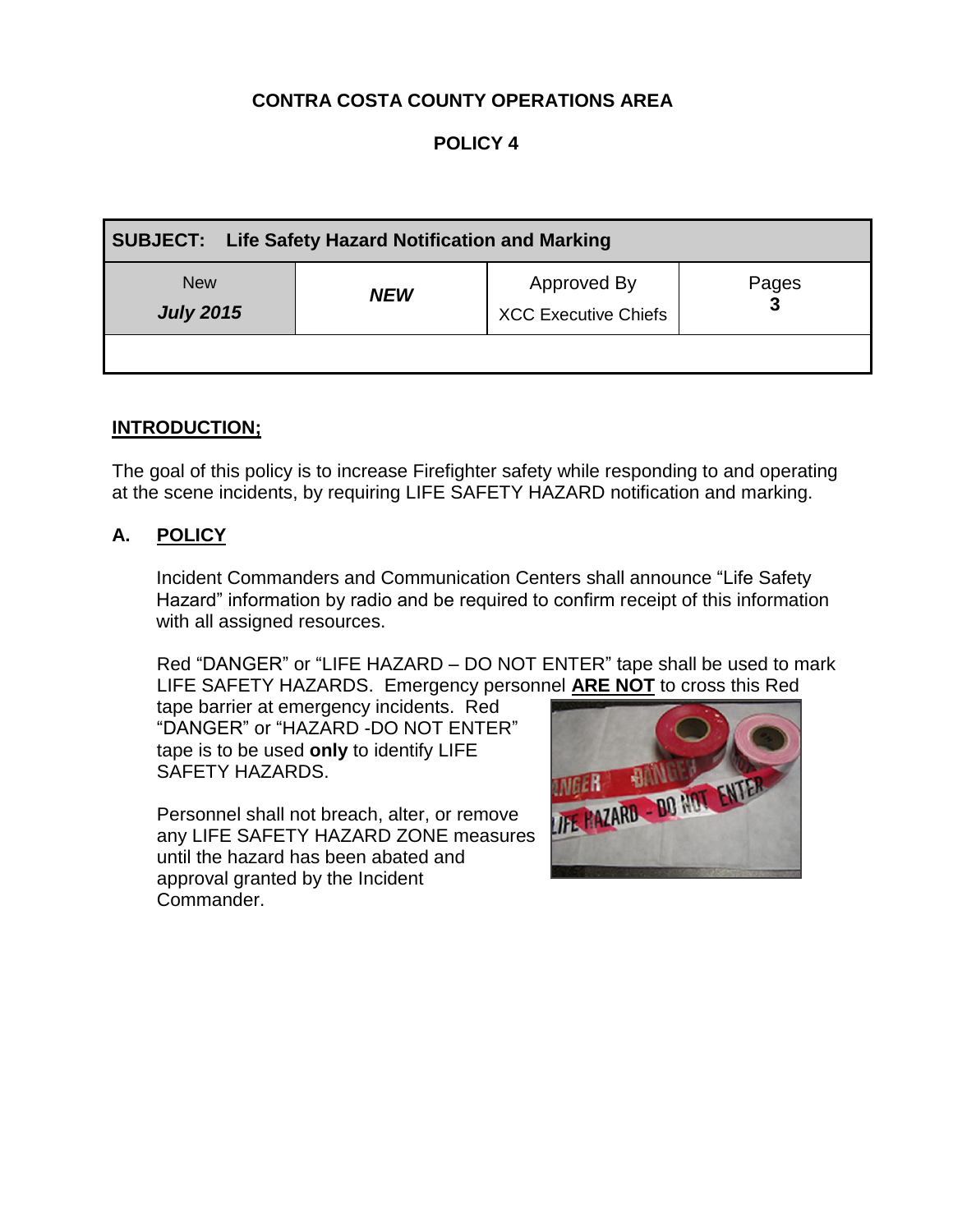# **B. DEFINITIONS**

Items that are considered "LIFE SAFETY HAZARDS" can include, but are not limited to:

- Downed power lines
- Unsecure crime scenes
- Ruptured gas lines
- Uncontrolled animals
- Hazardous materials
- Fall hazards (swimming pools, trenches, unstable/uneven terrain, etc.)
- Structural compromise
- Overhaul refuse area

# **C. PROCEDURE**

- 1. Communications Centers and/or Incident Commanders shall communicate life safety hazards to all assigned resources. This notification will require that units acknowledge and repeat the life safety hazard.
	- a. Example:

(CON) "Engine 52, request that you stage, scene not secure"

- (E52) "Engine 52 copies to stage, scene not secure"
- b. Example:

(CON FIRE) "Engine 8, Engine 311, and Battalion 2, Life Safety Hazardpower lines down" "All units responding to Clayton Rd. acknowledge power lines down"

- (E8) "Engine 8 copies power lines down"
- (E311) "Engine 311 copies power lines down"
- (BC2) "Battalion 2 copies power lines down"
- 2. Information to include regarding the LIFE SAFETY HAZARD when relaying the "EMERGENCY TRAFFIC" broadcast to the IC:
	- a. Type / Nature of Life Safety Hazard
	- b. Specific Location (Alpha, Bravo, Charlie, Delta, side of the incident.)
	- c. Additional resources needed (PGE, PD, Animal Control, etc.)
- 3. When a LIFE SAFETY HAZARD is identified, notify the Communications Center and/or IC by radio.
	- a. The IC shall advise at scene Units and the Communications Center of the LIFE SAFETY HAZARD.